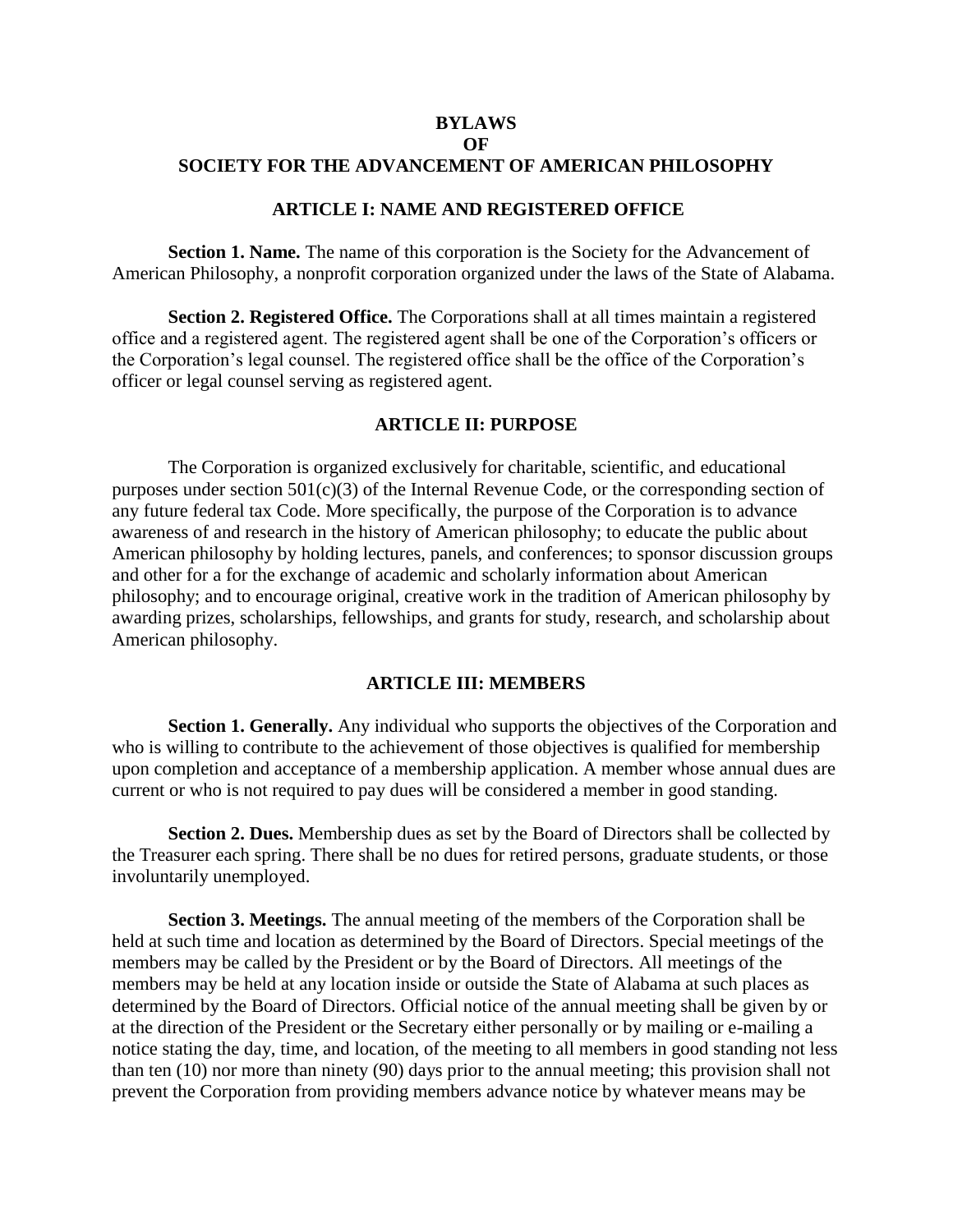deemed appropriate more than ninety (90) days before the annual meeting date. Written notice of any special meeting shall be given by the President, the Secretary, or the persons calling the meeting either personally or by mailing a notice stating the day, hour, place, and purpose of the meeting to all members in good standing not less than ten (10) days nor more than (50) days before the date of the meeting.

**Section 4. Voting**. The voting rights of the members of the Corporation shall consist of voting on the election of Directors in accordance with Article IV, the election of officers in accordance with Article V, the removal of member-elected officers, the amendment of the Articles of Incorporation, and the amendment of these Bylaws (provided that the members shall not have the exclusive right to amend these Bylaws). Only those members in good standing actually present shall be entitled to vote for at-large Directors and for elected officers; proxy voting shall not be allowed in voting for at-large Directors or for elected officers. All members in good standing actually present or represented by proxy shall be entitled to vote on the removal of memberelected officers, on proposed amendments to the Articles of Incorporation, and on proposed amendments to these Bylaws. Cumulative voting shall not be allowed. A quorum of members shall consist of the number of members in good standing actually present and voting. Unless otherwise provided in these Bylaws or required by law, a simple majority of the votes entitled to be cast on any matter to be voted upon by the members at any meeting at which a quorum is present shall be sufficient for the proposed action to be taken.

### **ARTICLE IV: BOARD OF DIRECTORS**

**Section 1. Number of Directors.** Other than the initial Board of Directors named in the Articles of Incorporation, the Board of Directors shall consist of thirteen (13) members until changed by an amendment to these Bylaws, except that the number of Directors shall never be less than three (3). The Board of Directors shall consist of five (5) ex officio voting members (the President, Vice President, Secretary, Treasurer, and Immediate Past President); two (2) ex officio nonvoting members (the Editor of *The Pluralist* and the Director of Communications); and six (6) additional at-large Directors. Except as provided otherwise in these Bylaws or by corporate resolution, the management of the business and affairs of the Corporation shall be vested in its Board of Directors.

**Section 2. Terms.** Each initial Director named in the Articles of Incorporation shall serve until the first annual meeting of the Corporation's members following the adoption of these Bylaws or until his or her successor is elected and qualified. Thereafter, each ex officio member of the Board of Directors shall serve a term equal to the term of his or her qualifying (underlying) office and until his or her respective successor is duly elected and qualified. At the first annual meeting of the Corporation's members following the adoption of these Bylaws, the six (6) atlarge Directors shall be divided into three (3) equal groups so as to stagger their terms of office. The Directors in Group 1 shall each serve an initial term of one (1) year and until their respective successors are duly elected and qualified; the Directors in Group 2 shall each serve an initial term of two (2) years and until their respective successors are duly elected and qualified; and the Directors in Group 3 shall each serve an initial term of three (3) years and until their respective successors are duly elected and qualified. Thereafter, the at-large Directors shall each serve staggered terms of three (3) years and until their respective successors are duly elected and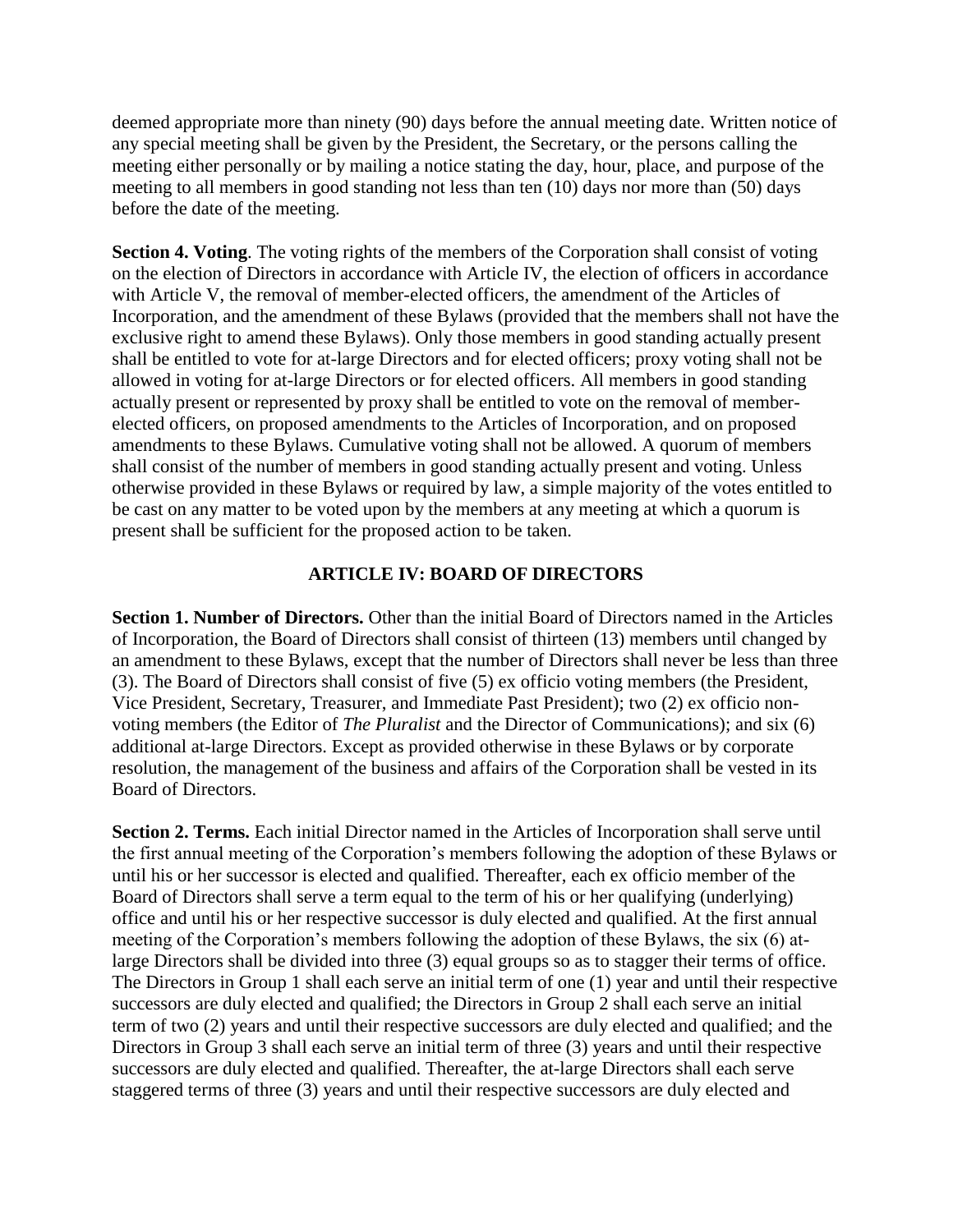qualified. However, no At-large Director shall serve more than two (2) consecutive terms on the Board of Directors. New Directors shall not take office until after the close of the annual meeting at which they were selected.

**Section 3. Selection.** Starting with the first annual meeting of the Corporation's members following the adoption of these Bylaws, the seven (7) ex officio members of the Board of Directors shall be selected in accordance with the procedures described in Article V of these Bylaws for the filling of those Board members' qualifying (underlying) offices. Starting with the first annual meeting of the Corporation's members following the adoption of these Bylaws, the six (6) at-large Directors (or such number as whose terms are expiring at any future annual meeting of the Corporation's members) shall be elected by a simple majority vote of the Corporation's members in good standing actually present; the election shall be conducted in the same manner as the election for officers. New Directors shall not take office until after the close of the annual meeting at which they were selected.

**Section 4. Removal.** An ex officio member of the Board of Directors may be removed from office in accordance with the procedures described in Article V of these Bylaws for the removal of such member from his or her qualifying (underlying) offices. Any of the six (6) at-large Directors may be removed from office, either with or without cause, at any time by the affirmative vote of a majority of the members of the Board of Directors then in office. Upon any Director's removal, death, resignation, or inability to serve, the remaining Directors shall elect a replacement Director for the unexpired portion of the Director's term of office.

## **ARTICLE V: OFFICERS**

**Section 1. Officers.** The officers of the Corporation shall consist of the President, the Vice President (who shall also be the President-Elect), the Secretary, the Treasurer, the Immediate Past President, the Editor of *The Pluralist*, and the Director of Communications.

**Section 2. Terms**. The President shall serve a term of two (2) years and until his or her successor is duly elected and qualified; the Vice President shall serve a term of two (2) years and until his or her successor is duly elected and qualified; the Immediate Past President shall serve a term of two (2) years and until his or her successor is duly qualified and takes office; the Treasurer shall serve a term of four (4) years and until his or her successor is duly elected and qualified; the Secretary shall serve a term of four (4) years and until his or her successor is duly elected and qualified (these terms shall be staggered, two and two); and the Director of Communications shall serve a term of two (2) years and until his or her successor is duly appointed and qualified. New officers shall not take office until after the close of the annual meeting at which they were selected.

**Section 3. Selection.** A nominating committee shall present a slate of elected officer candidates. This slate must include at least two candidates for every open elected position, with the exception of Secretary and Treasurer, who may continue in that office uncontested, with the consent of the Board. In any case, the floor will be open for additional nominees from the membership for those positions. The President-Elect (serving for two years as Vice-President), the Secretary, and the Treasurer (or such of these officers as whose terms are expiring at any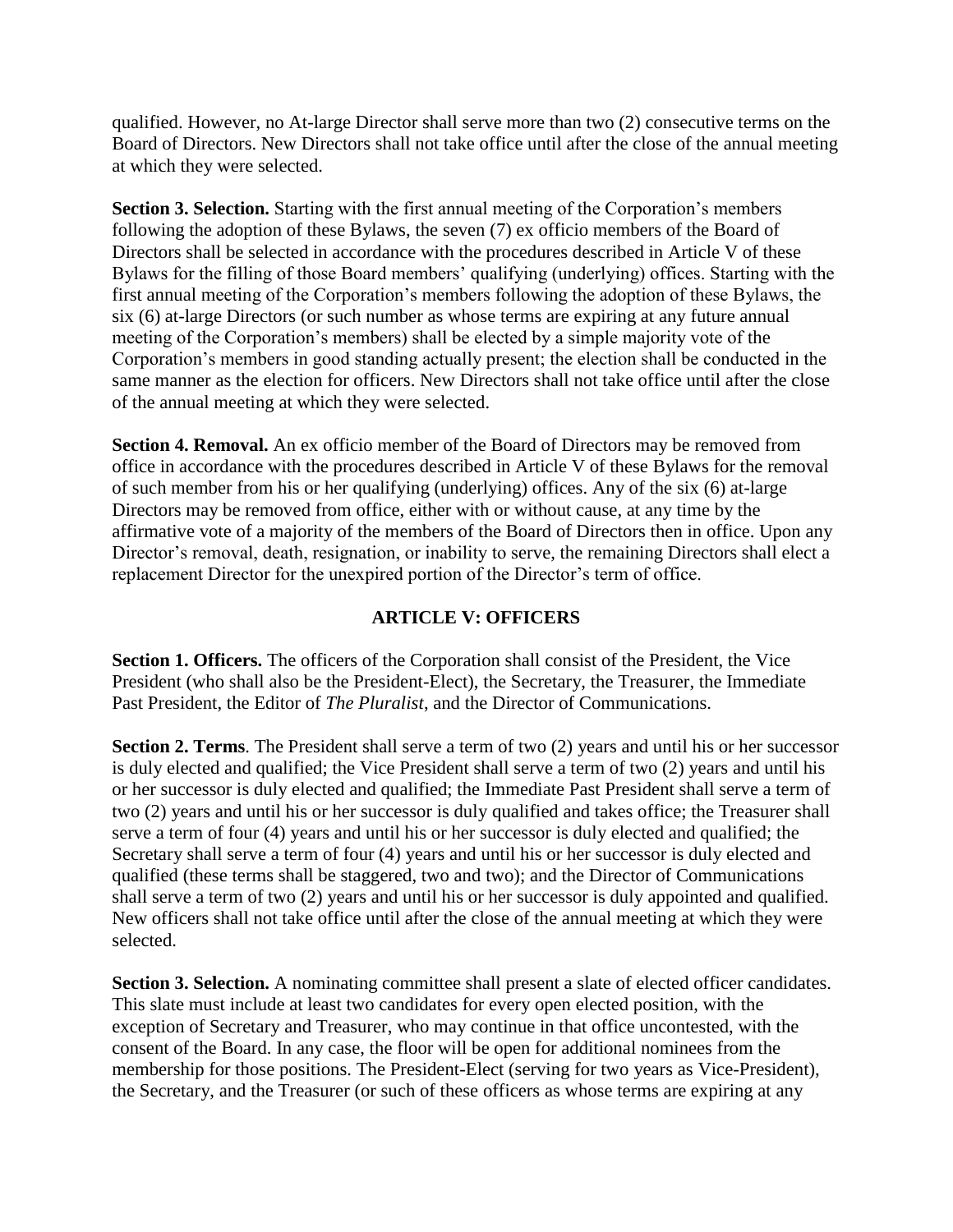future annual meeting of the Corporation's members), shall be elected at the annual meeting of the Corporation's members by a simple majority vote of the members in good standing actually present. The election of a new secretary or a new treasurer shall take place one year prior to the expiration of the current term to allow for proper training and transition. Other officers shall be selected as provided in these Bylaws.

**Section 4. Removal and Vacancies.** Any officer elected by the Corporation's members may be removed from office, either with or without cause, at any time by the affirmative vote of twothirds majority of the Corporation's members in good standing actually present or represented by proxy whenever in such members' judgment the best interests of the Corporation will thereby be served. All other officers may be removed from office, either with or without cause, at any time by the affirmative vote of two-thirds majority of the members of the Board of Directors then in office. A vacancy in any office arising from any cause may be filled for the unexpired portion of the term by the Board of Directors.

**Section 5. President.** The President shall be the principal executive officer of the Corporation and shall have in his or her charge the general direction and advancement of the Corporation's affairs with authority to do such acts and to make such contracts as are necessary or proper to carry on the activities of the Corporation. It shall be the duty of the President to preside over the Corporation's meetings and to take such measures as are necessary and prudent to safeguard the Corporation's primary goals and to further its successful continuation and progressive expansion. In consultation with members of the Board of Directors, the President shall determine dates and places of meetings and shall appoint committees and chairpersons of committees. He or she shall also chair the Board of Directors' meetings and shall be an ex officio member of all committees. In addition, he or she shall also perform those duties which usually devolve upon a president of a non-profit corporation under the laws of the State of Alabama. The President may, during the absence of any officer, delegate said officer's duties to any other officer or director.

**Section 6. Vice President**. The Vice President, in the absence or disability of the President, shall perform the duties of the President and shall perform such other duties as may be delegated to him or her from time to time by the Board of Directors or by the President. It shall be the duty of the Vice-President to provide general support and assistance to the President. In addition, the Vice-President shall direct and oversee a committee charged with selecting papers from the annual meeting for publication in the issue of the Society's official journal devoted to such papers. This committee shall consist of three members: the President, the Vice President, and the journal editor. Additional members may be added by the Vice President upon consultation with the Board of Directors.

**Section 7**. **Secretary**. The Secretary shall issue notices of meetings and shall conduct all other official correspondence involving the Corporation both internally in relation to its active members and externally in relation to public notices and correspondence, shall keep the minutes of all meetings, shall have charge of the seal of the Corporation (if any), shall serve as custodian for all corporate records, shall authenticate corporate records, and shall make such reports and perform such other duties as are incident to his or her office or which may be delegated to him or her by the President or by the Board of Directors.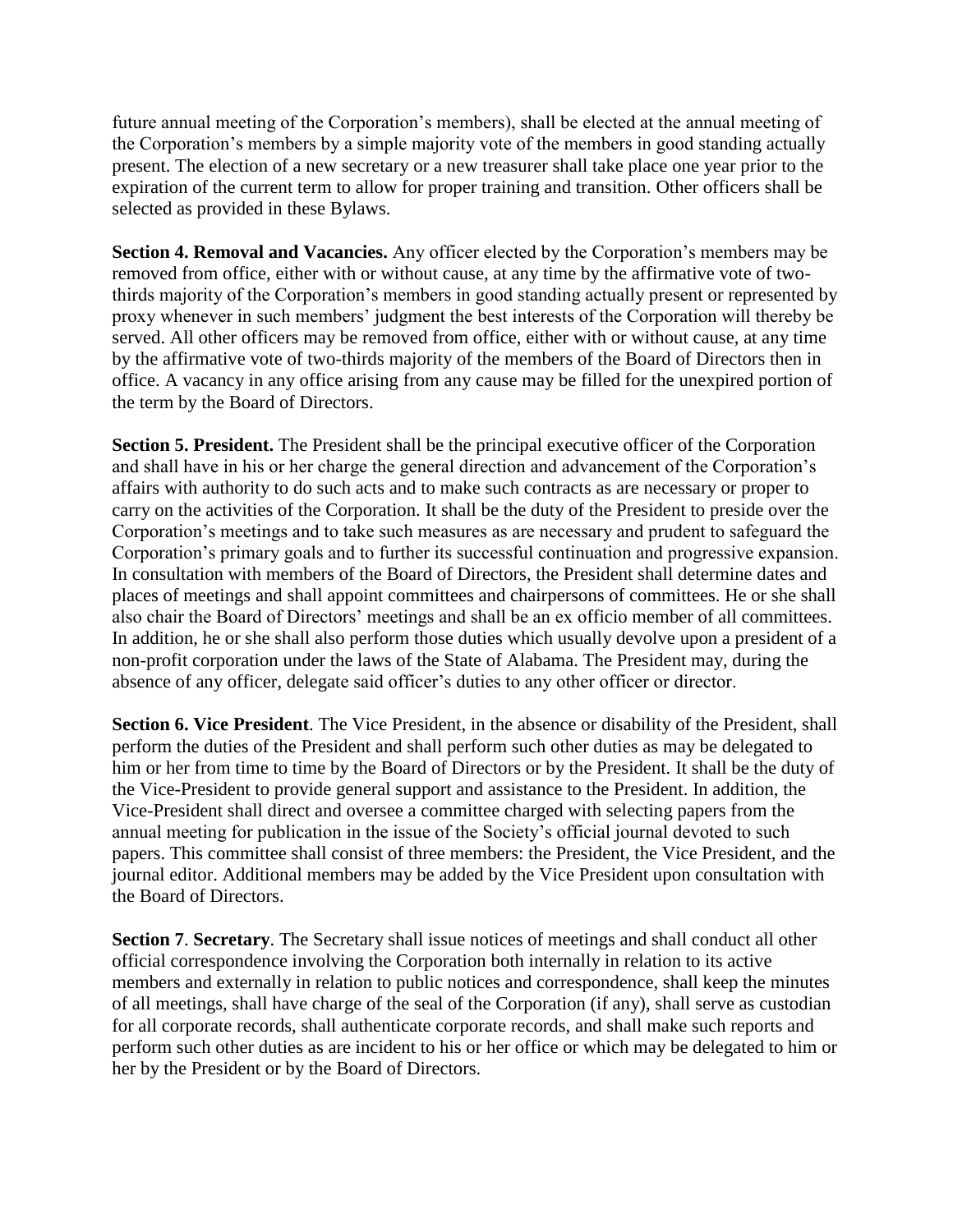**Section 8. Treasurer.** The Treasurer shall render to the President and Board of Directors at such times as may be requested an account of all transactions as Treasurer and of the financial condition of the Corporation. In addition, the Treasurer shall solicit, receive, and deposit in a special checking account the membership dues levied annually; prepare an annual report of the Corporation's financial standing; and compile a list of members to be circulated among the members. He or she shall also have the authority to sign checks on behalf of the Society for the disbursement of funds for the fully authorized purposes of the Society. Furthermore, the Treasurer shall perform such other duties as are incident to the office or as may be delegated to that office by the President or by the Board of Directors. It shall be the responsibility of the Treasurer to coordinate his or her activities with those of the Secretary.

**Section 9. Immediate Past President.** Except as otherwise provided in these Bylaws, upon the natural completion of his or her term of office as the President of the Corporation, the outgoing President shall automatically succeed to the office of Immediate Past President. The Immediate Past president shall be an ex officio voting member of the Board of Directors and shall perform such other duties as are incident to the office or as may be delegated to that office by the President or by the Board of Directors

**Section 10. Editor of** *The Pluralist***.** The President, in consultation with the Board of Directors, shall appoint an Editor of *The Pluralist* to a renewable two (2) year term. The Editor shall be an ex officio non-voting member of the Board. The President, in consultation with the Board of Directors and *The Pluralist* Editor, shall also appoint a Book Review Editor, who shall also serve a renewable two (2) year term.

**Section 11. Director of Communications**. The President, in consultation with the Board of Directors, shall appoint a Director of Communications to a renewable three (3) year term. The Communications Director shall be an ex officio non-voting member of the Executive Committee. The duties of the Director of Communications shall include, but not be limited to, compiling and maintaining the Corporation's Internet website (if any).

# **ARTICLE VI: MEETINGS OF THE BOARD OF DIRECTORS**

**Section 1. Meetings Generally**. The Board of Directors shall meet at least one (1) time each year at such time(s) and location(s) as determined by the Board. The annual meeting of the Corporation shall be held during the annual meeting of the Corporation's members at such time and location as determined by the Board of Directors. Special meetings may be held at the call of the President or any two members of the Board.

**Section 2. Location of Meetings.** All meetings may be held inside or outside the State of Alabama at such places as determined by the Board of Directors.

**Section 3. Notice.** Unless otherwise required by law, no notice need be given of any regular meeting. Notice of a special meeting shall be given by any usual means of communications at least three (3) days before the special meeting and shall contain the date, time, location, and purpose of the special meeting.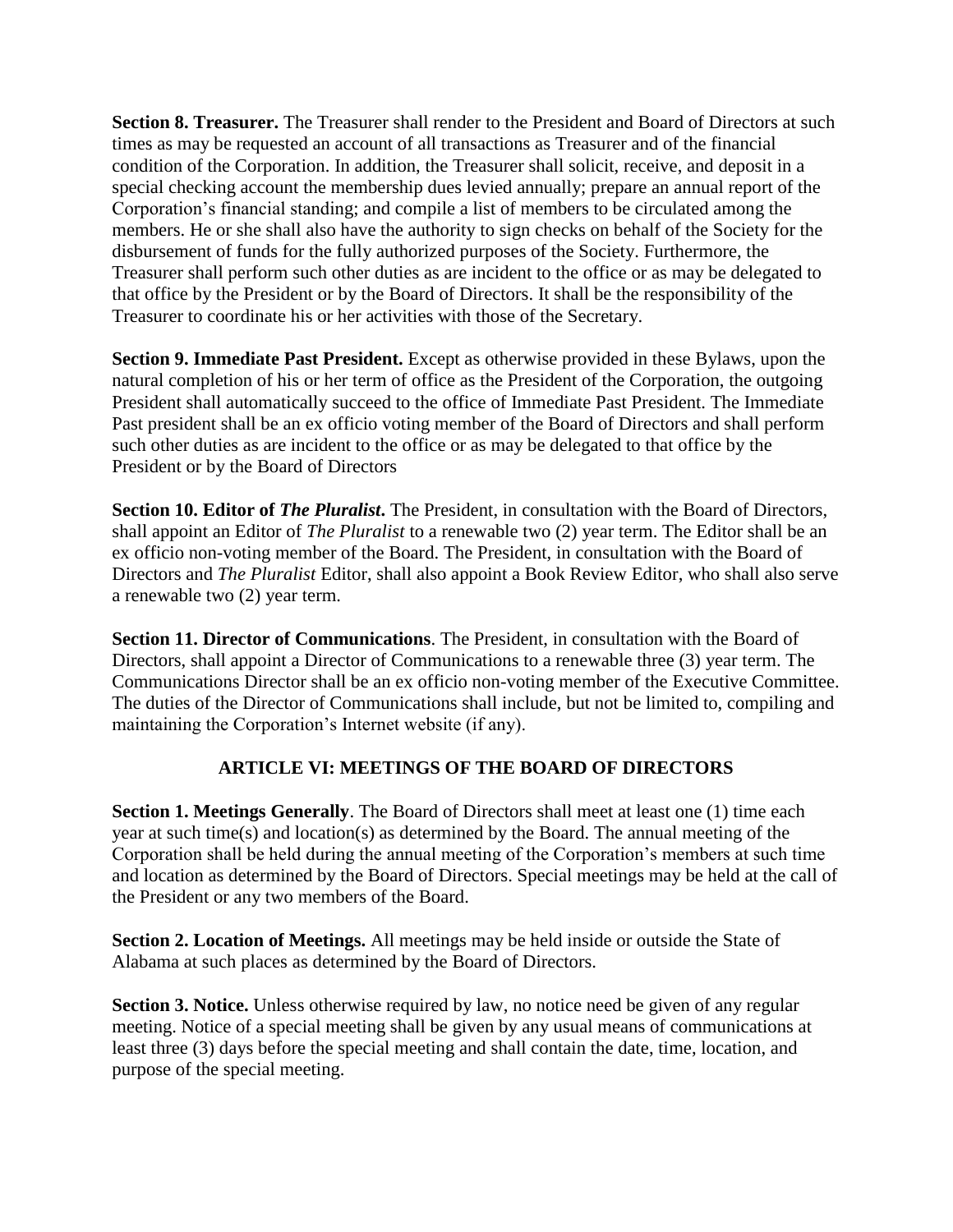**Section 4. Quorum.** A majority of the Board of Directors shall constitute a quorum for the transaction of business. The act of a majority of the Directors present at a meeting at which a quorum is present shall be the act of the Board of Directors. If a quorum is present when a meeting is convened, the Directors present may continue to do business, taking action by a vote of the quorum, until adjournment, notwithstanding the withdrawal of enough Directors to leave less than a quorum, or the refusal of any Director present to vote.

**Section 5. Action Without Meeting**. Unless required otherwise by law, the Articles of Incorporation, or these Bylaws, any action required or permitted to be taken at any meeting of the Board of Directors may be taken without a meeting, if a written consent is signed by all members of the Board, and if such written consent is filed with the minutes of proceedings of the Board of Directors. Written consent may be provided in counterparts and submitted to the Secretary.

# **ARTICLE VII: COMMITTEES**

**Section 1. Generally.** The Board of Directors may appoint and designate one or more committees to perform one or more functions of the Corporation or the Board of Directors. The Board of Directors may appoint and remove, from time to time, members of such committees. All committees, standing and otherwise, shall report to the Board of Directors as requested by the Board but at least once annually, typically in connection with the annual meeting.

**Section 2. Nominating Committee.** This committee shall consist of three (3) members serving staggered terms of three (3) years each, who are appointed by majority vote of the Board of Directors, and who are not members of the Board of Directors, the Schneider Award Committee, or the Coss Dialogues Committee.

**Section 3. Herbert Schneider Award Committee.** This committee shall consist of three (3) members serving staggered terms of three (3) years each, who are appointed by majority vote of the Board of Directors, and who are not members of the Board of Directors, the Nominating Committee, or the Coss Dialogues Committee.

**Section 4. Coss Dialogues Committee.** The committee shall consist of three (3) members who serve staggered terms of three (3) years each, who are appointed by majority vote of the Board of Directors, and who are not members of the Board of Directors, the Nominating Committee, or the Schneider Award Committee.

**Section 5. SAAP Session Organizers Committee.** The committee shall consist of the organizers of SAAP sessions at the meetings of the Eastern, Central, and Pacific Divisions of the APA, and at the meetings of other societies as appropriate, and shall be appointed by a majority vote of the Board of Directors for staggered terms of three years each, which terms shall be indefinitely renewable. These organizers shall be elected at the annual meeting or, if this is not possible, as vacancies occur.

**Section 6. Program Committee.** The Program Committee shall consist of the four (4) elected members of the Board of Directors in Groups 2 and Group 3 or otherwise in their first or second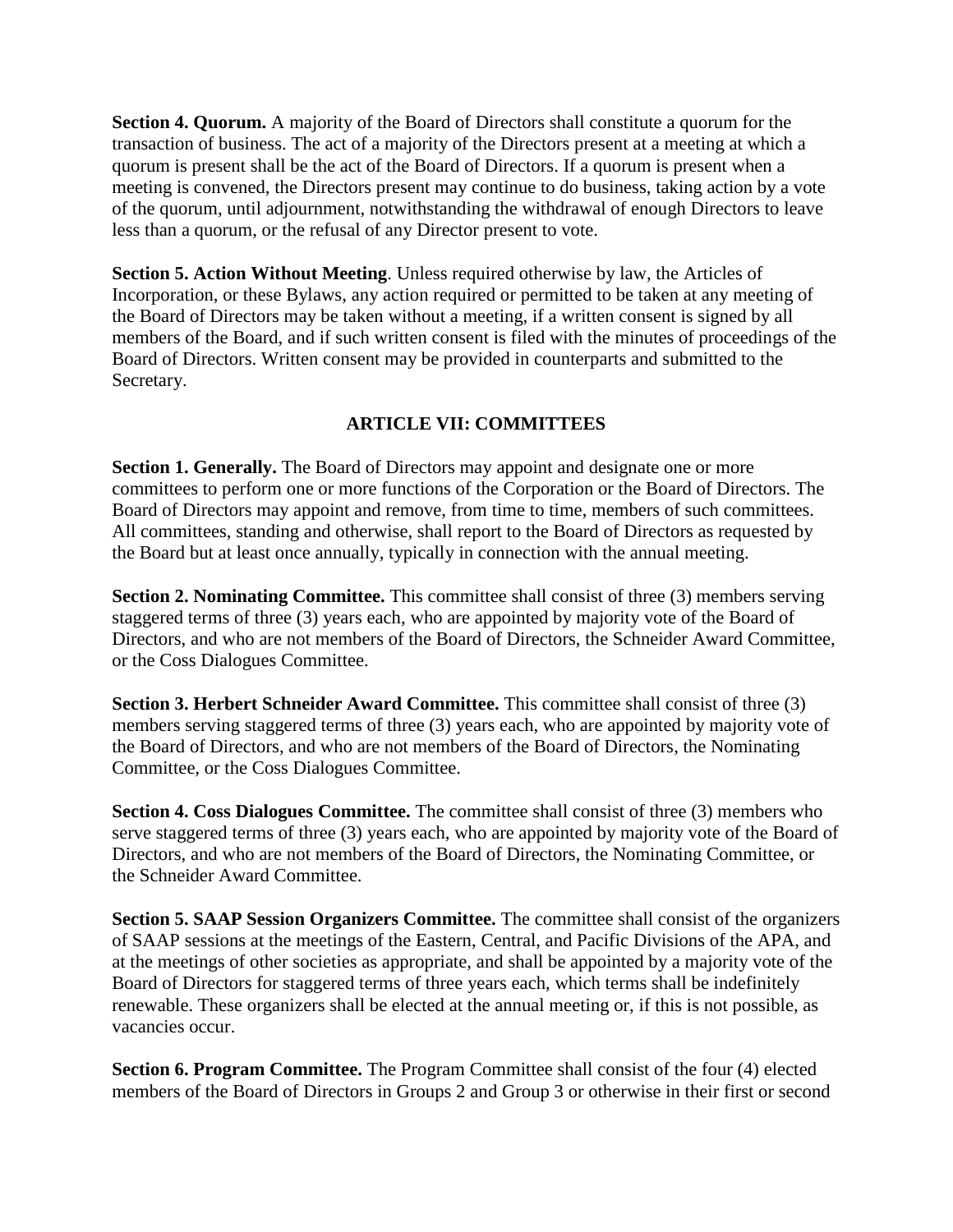year of service on the Board and other members of the Corporation ( in numbers as deemed necessary) as appointed by the Board of Directors by majority vote. The committee shall be cochaired by the two elected members of the Board of Directors in their second year on the Board. Should a vacancy during a term arise, the President will appoint a member of the Corporation to serve out the remainder of the term. The Program Committee shall have the power to invite members or non-members to participate in the programs and to accept or reject applications to present papers. However, the speakers for the Coss Dialogues shall be invited by the members of the Coss Dialogues Committee.

### **ARTICLE VIII: REGIONAL DIVISIONS**

The President may, upon approval of the Board of Directors, authorize the organization of regional divisions within the Corporation and may appoint a member as Temporary Secretary for a particular region, with power to arrange and preside at meetings of the members in that region. Regional divisions shall not collect dues over and above the national dues.

### **ARTICLE IX: AGENTS AND EMPLOYEES**

The Corporation may engage such agents, employees, and volunteers, and for such duties and responsibilities as may seem necessary or appropriate. Unless otherwise specified, any such agents, employees, and volunteers, shall be under the direct supervision of the President.

### **ARTICLE X: CONTRACTS**

The Board of Directors, except as otherwise provided in these Bylaws, may authorize any officer or agent to enter into any contract or execute and deliver any instrument in the name of or on behalf of the Corporation, and such authority may be general or confined to a specific instance; and unless so authorized by the Board of Directors, no officer, agent, or employee shall have any power or authority to bind the Corporation by any contract or engagement, or to pledge its credit, or render it liable pecuniarily for any purpose or to any amount.

#### **ARTICLE XI: INVESTMENTS**

The Corporation shall have the right to retain all or any part of any securities or property acquired by it in whatever manner, and to invest and reinvest any funds held by it, according to the judgment of the Board of Directors, without being restricted to the class of investments which a trustee is or may hereafter be permitted by law to make, or any similar restriction, provided, however, (1) that in making investments the members of the Board of Directors shall exercise their duties of care and good faith in the same manner as ordinarily prudent persons would under similar circumstances, and (2) that no action shall be taken by or on behalf of the Corporation if such action is a prohibited transaction or would result in the denial of the tax exemption under section 501(c)(3) of the Internal Revenue Code or any future federal tax code.

## **ARTICLE XII: EXEMPT ACTIVITIES**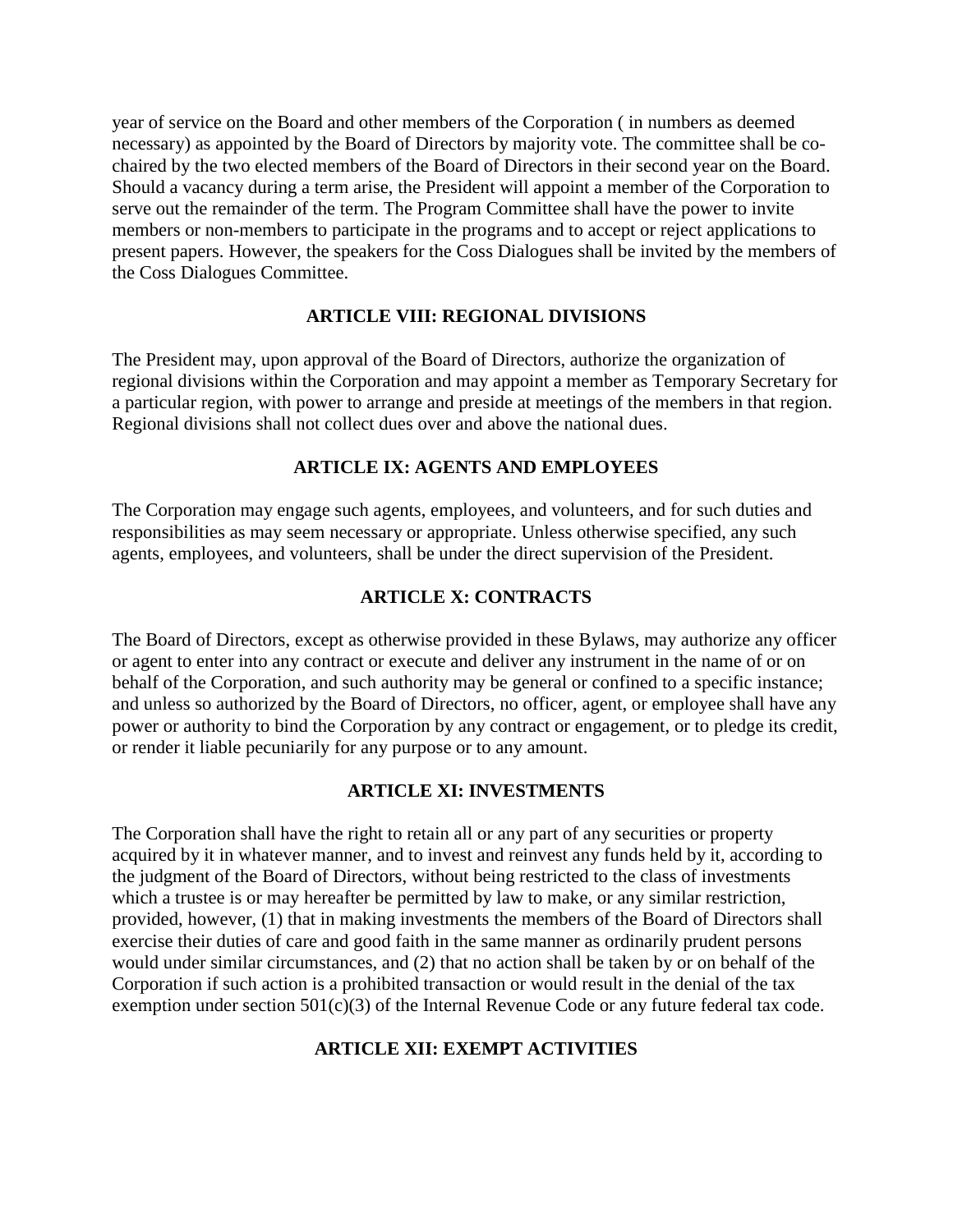Notwithstanding any other provision of these Bylaws, no Director, officer, employee, representative, or agent of the Corporation shall take any action or carry on any activity by or on behalf of the Corporation not permitted to be taken or carried on by an organization exempt under Section 501(c)(3) of the Internal Revenue Code or any future federal tax code, or by an organization to which contributions are deductible under section  $170(c)(2)$  of the Internal Revenue Code or any future federal tax code.

## **ARTICLE XIII: CONFLICT OF INTEREST**

**Section 1. Purpose**. The purpose of the conflict of interest policy is to protect this tax-exempt organization's interest when it is contemplating entering into a transaction or arrangement that might benefit the private interest of an officer or Director of the Corporation or might result in a possible excess benefit transaction. This policy is intended to supplement but not replace any applicable state and federal laws governing conflicts of interest applicable to nonprofit and charitable organizations.

**Section 2. Definitions.** The following definitions shall apply to this conflict of interest policy: **A. Interested Person.** Any Director, principal officer, or member of a committee with governing board delegated powers, who has a direct or indirect financial interest, as defined below, is an interested person.

**B. Financial Interest**. A person has a financial interest if the person has, directly or indirectly, through business, investment, or family: (1) an ownership or investment interest in any entity with which the Corporation has a transaction or arrangement, (2) a compensation arrangement with the Corporation or with any entity or individual with which the Corporation has a transaction or arrangement, or (3) a potential ownership or investment interest in, or compensation arrangement with, any entity or individual with which the Corporation is negotiating a transaction or arrangement. Compensation includes direct and indirect remuneration as well as gifts or favors that are not insubstantial. A financial interest is not necessarily a conflict of interest. Under section 3 of this conflict of interest policy, a person who has a financial interest may have a conflict of interest only if the appropriate governing board or committee decides that a conflict of interest exists.

**Section 3. Procedures**. The following procedures shall apply to this conflict of interest policy: **A. Duty to Disclose.** In connection with any actual or possible conflict of interest, an interested person must disclose the existence of the financial interest and be given the opportunity to disclose all material facts to the Directors and members of committees with governing board delegated powers considering the proposed transaction or arrangement.

**B. Determining Whether a Conflict of Interest Exists**. After disclosure of the financial interest and all material facts, and after any discussion with the interested person, he or she shall leave the governing board or committee meeting while the determination of a conflict of interest is discussed and voted upon. The remaining board or committee members shall decide if a conflict of interest exists.

**C. Procedures for Addressing the Conflict of Interest**. An interested person may make a presentation at the governing board or committee meeting, but after the presentation, he or she shall leave the meeting during the discussion of, and the vote on, the transaction or arrangement involving the possible conflict of interest. The chairperson of the governing board or committee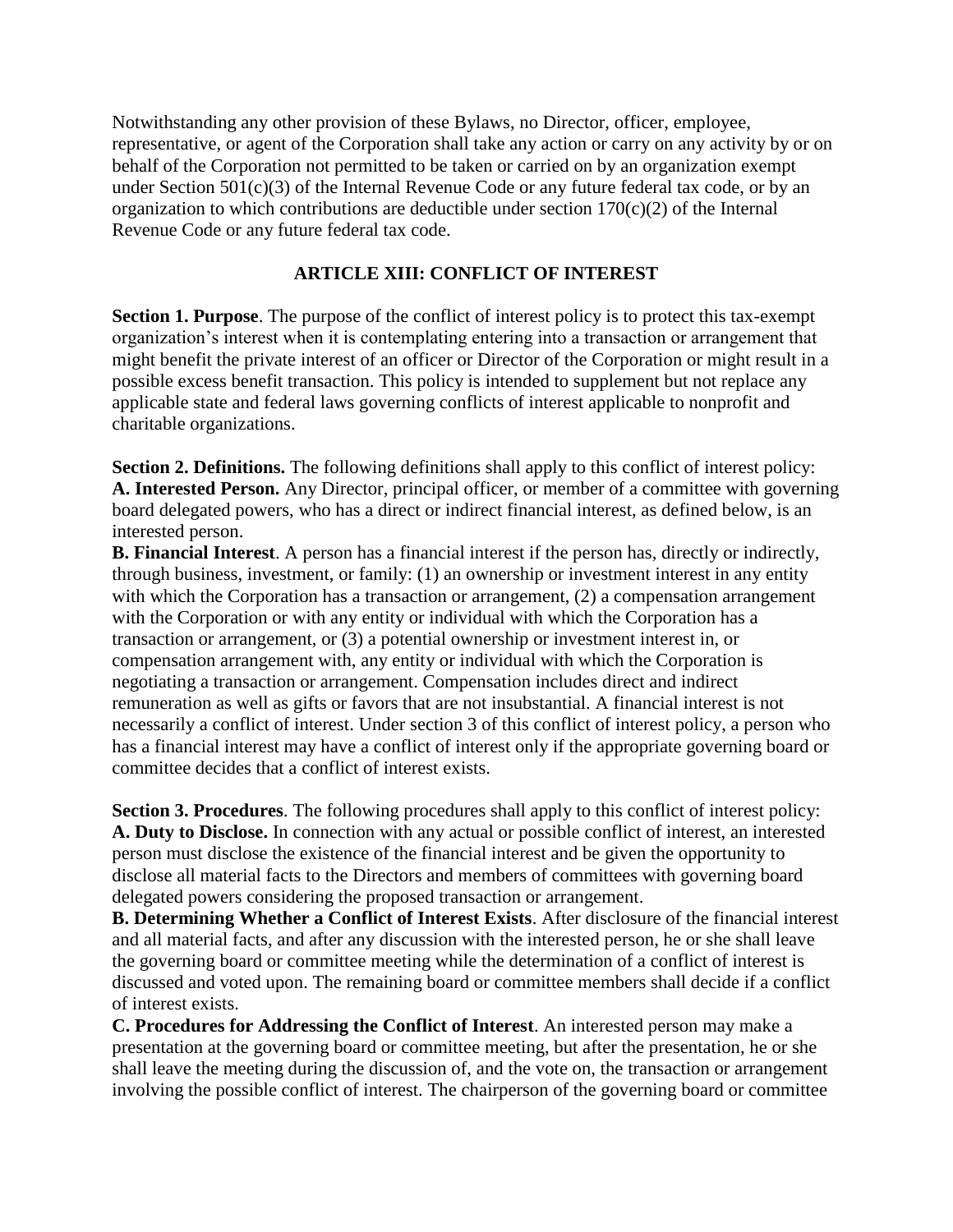shall, if appropriate, appoint a disinterested person or committee to investigate alternatives to the proposed transaction or arrangement. After exercising due diligence, the governing board or committee shall determine whether the Corporation can obtain with reasonable efforts a more advantageous transaction or arrangement from a person or entity that would not give rise to a conflict of interest. If a more advantageous transaction or arrangement is not reasonably possible under circumstances not producing a conflict of interest, the governing board or committee shall determine by a majority vote of the disinterested Directors whether the transaction or arrangement is in the Corporation's best interest, for its own benefit, and whether it is fair and reasonable. In conformity with the above determination it shall make its decision as to whether to enter into the transaction or arrangement.

**D. Violations of the Conflicts of Interest Policy.** If the governing board or committee has reasonable cause to believe a member has failed to disclose actual or possible conflicts of interest, it shall inform the member of the basis for such belief and afford the member an opportunity to explain the alleged failure to disclose. If, after hearing the member's response and after making further investigation as warranted by the circumstances, the governing board or committee determines the member has failed to disclose an actual or possible conflict of interest, it shall take appropriate disciplinary and corrective action.

**Section 4. Records of Proceedings**. The minutes of the governing board and all committees with board delegated powers shall contain: (1) the names of the persons who disclosed or otherwise were found to have a financial interest in connection with an actual or possible conflict of interest, the nature of the financial interest, any action taken to determine whether a conflict of interest was present, and the governing board's or committee's decision as to whether a conflict of interest in fact existed, and, (2) the names of the persons who were present for discussions and votes relating to the transaction or arrangement, the content of the discussion, including any alternatives to the proposed transaction or arrangement, and a record of any votes taken in connection with the proceedings.

**Section 5. Compensation.** A voting member of the governing board who receives compensation, directly or indirectly, from the Corporation for services is precluded from voting on matters pertaining to that member's compensation. A voting member of any committee whose jurisdiction includes compensation matters and who receives compensation, directly or indirectly, from the Corporation for services is precluded from voting on matters pertaining to that member's compensation. No voting member of the governing board or any committee whose jurisdiction includes compensation matters and who receives compensation, directly or indirectly, from the Corporation, either individually or collectively, is prohibited from providing information to any committee regarding compensation.

**Section 6. Annual Statements.** Each Director, principal officer, and member of a committee with governing board delegated powers shall annually sign a statement which affirms such person: (1) has received a copy of the conflicts of interest policy; (2) has read and understands the policy; (3) has agreed to comply with the policy; and (4) understands the Corporation is charitable and in order to maintain its federal tax exemption it must engage primarily in activities which accomplish one or more of its tax-exempt purposes.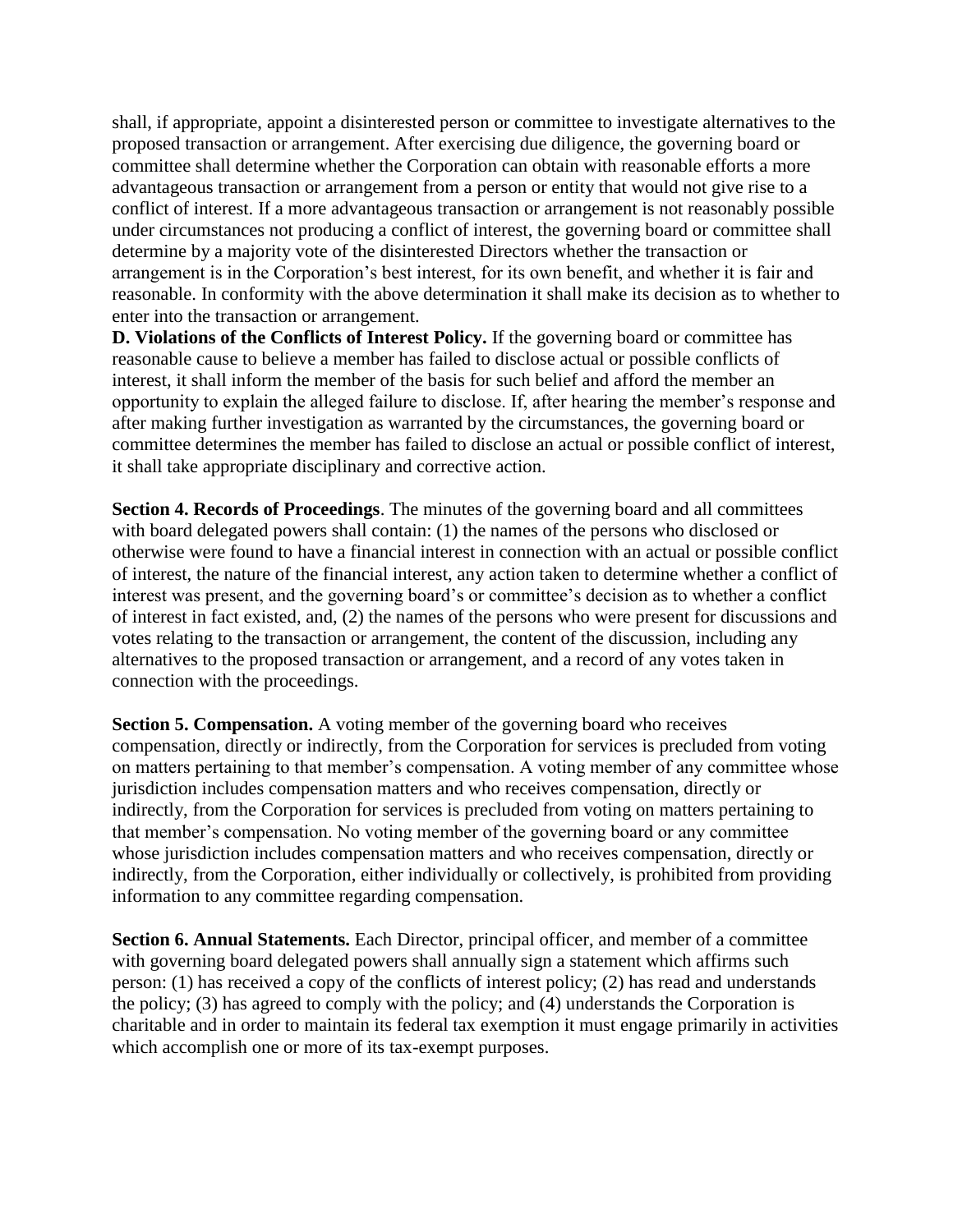**Section 7. Periodic Reviews**. To ensure the Corporation operates in a manner consistent with charitable purposes and does not engage in activities that could jeopardize its tax-exempt status, periodic reviews shall be conducted. The periodic reviews shall, at a minimum, include the following subjects: (1) whether compensation arrangements and benefits are reasonable, based on competent survey information, and the result of arm's length bargaining; and (2) whether partnerships, joint ventures, and arrangements with management organizations conform to the Corporation's written policies, are properly recorded, reflect reasonable investment or payments for goods and services, further charitable purposes and do not result in inurement, impermissible private benefit, or in an excess benefit transaction.

**Section 8. Use of Outside Experts.** When conducting the periodic reviews as provided for in section 7, the Corporation may, but need not, use outside advisors. If outside experts are used, their use shall not relieve the governing board of its responsibility for ensuring periodic reviews are conducted.

# **ARTICLE XIV: COMPENSATION AND LOANS**

**Section 1. Compensation**. The Directors of the Corporation shall receive no compensation for their services as Directors or officers, but shall be entitled to reimbursement for reasonable expenses incurred in connection with such service. In addition, the Directors may make payments for such clerical assistance and for such professional services as they deem necessary for the conduct of the affairs of the Corporation.

**Section 2. Loans.** Under no circumstances shall the Corporation make loans to Directors, officers, or employees.

## **ARTICLE XV: INDEMNIFICATION OF DIRECTORS AND OFFICERS**

**Section 1. Indemnification Generally**. To the extent allowed or required by law, the Corporation shall indemnify and hold harmless each of its Directors and officers against any and all expenses actually and necessarily incurred by him or her in connection with the defense of any action, suit, or proceeding, in which he or she is made a party by reason of his or her being or having been a Director or officer of the Corporation, and the amount of any judgment or award in such action, suit or proceeding.

**Section 2. Settlement.** In the event of settlement of such action, suit, or proceeding, indemnification shall include reimbursement of amounts paid in settlement and expenses actually and necessarily incurred by such Director of officer, but indemnification in the instance of settlement shall be provided only if this settlement is for the best interest of the Corporation and the Director or officer to be indemnified has not been guilty of gross negligence or wanton misconduct in respect to any matter covered by the settlement. This right of indemnification shall not be deemed exclusive of other right or rights to which he or she may be entitled under these Bylaws, an agreement, a vote of Directors, or otherwise.

**Section 3. Insurance**. Unless prohibited by law, the Corporation may purchase and maintain insurance on behalf of an individual who is or was a Director, officer, employee, or agent of the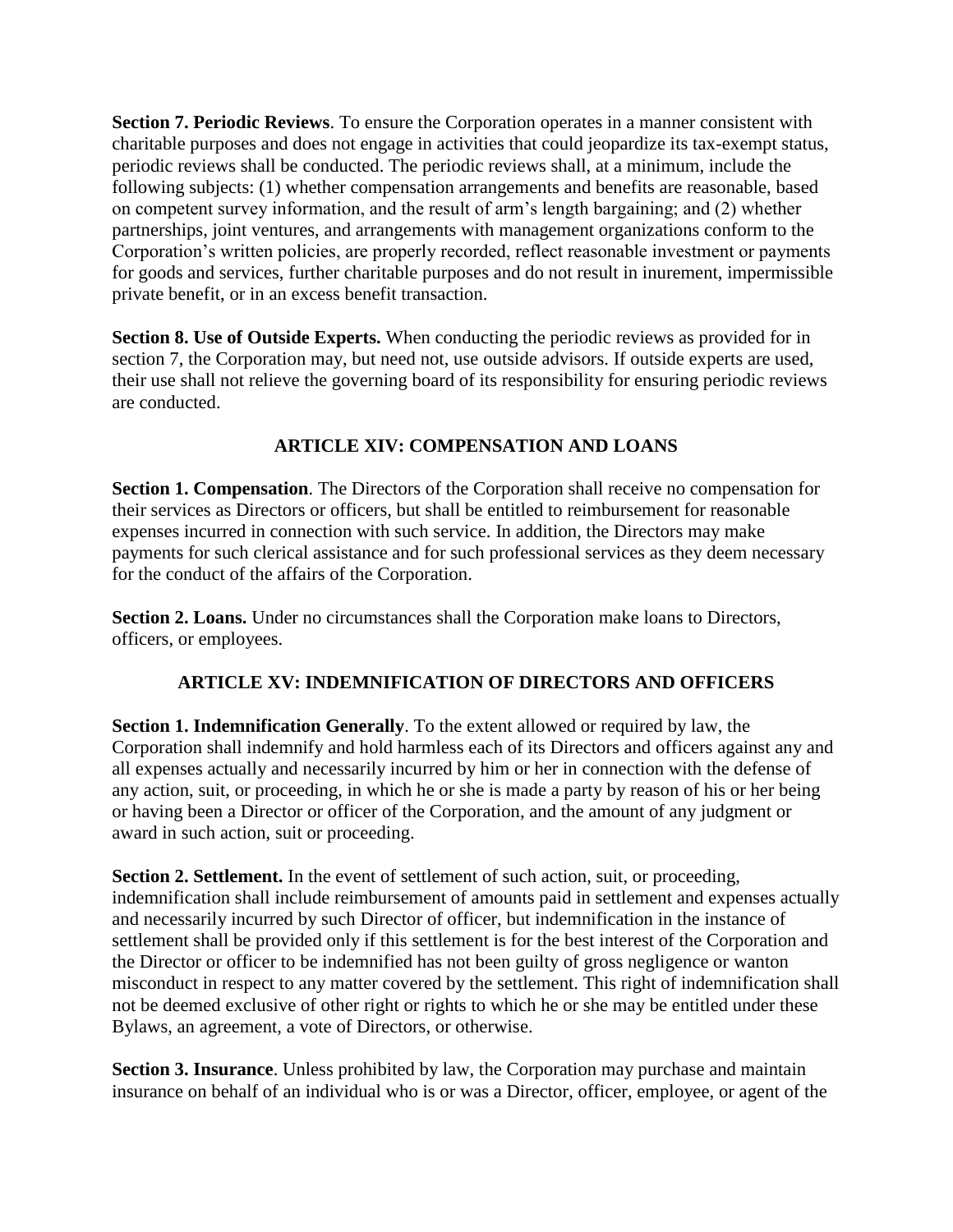Corporation, or who, while a Director, officer, employee, or agent of the Corporation, is or was serving at the request of the Corporation as a director, officer, partner, trustee, employee, or agent of another foreign or domestic business or nonprofit corporation, partnership, joint venture, trust, employee benefit plan, or other enterprise, against liability asserted against or incurred by him or her in that capacity or arising from his or her status as a Director, officer, employee, or agent, whether or not the Corporation would have the power to indemnify the individual against the same liability either under these Bylaws or under the applicable law.

# **ARTICLE XVI: GENERAL PROVISIONS**

**Section 1. Seal.** The Corporation may adopt and use a seal. The seal shall consist of the word "SEAL" and the name of the Corporation within one or more circles.

**Section 2. Fiscal Year**. The Corporation's fiscal year shall end on March 31.

**Section 3. Bank and Brokerage Accounts**. The Corporation shall establish one (1) or more bank accounts at such institution or institutions as the Board of Directors may select. The Treasurer (or such other person as may be designated or authorized by the Board) shall, from time to time, deposit all corporate funds not otherwise employed into such account or accounts to the Corporation's credit. In addition, the Corporation may, at the discretion of the Board of Directors, establish one (1) or more brokerage accounts with such broker or brokers as the Board of Directors may select.

**Section 4. Checks and Drafts.** All checks, drafts, or other orders for payment of funds issued in the Corporation's name shall be issued by or at the direction of the Treasurer (or such other person as may be designated or authorized by the Board of Directors) and shall be signed by the Treasurer.

**Section 5. Captions**. The captions contained in these Bylaws are solely for the convenience of the reader and shall not have any legal effect and shall not be deemed as a restriction or an enlargement of the meaning of any portion of these Bylaws.

# **ARTICLE XVII: AMENDMENTS**

These Bylaws may be amended either by a two-thirds (2/3) majority vote of the members of the Board of Directors then in office or by a two-thirds (2/3) majority vote of those members of the Corporation in good standing actually present or represented by proxy.

## **CERTIFICATION**

I, do hereby certify that I am the duly elected and qualified Secretary of the Society for the Advancement of American Philosophy, a nonprofit corporation organized under the laws of the State of Alabama, and that the foregoing is a true and correct copy of the Bylaws adopted by the Corporation's Board in accordance with law and the Articles of Incorporation of said Corporation.